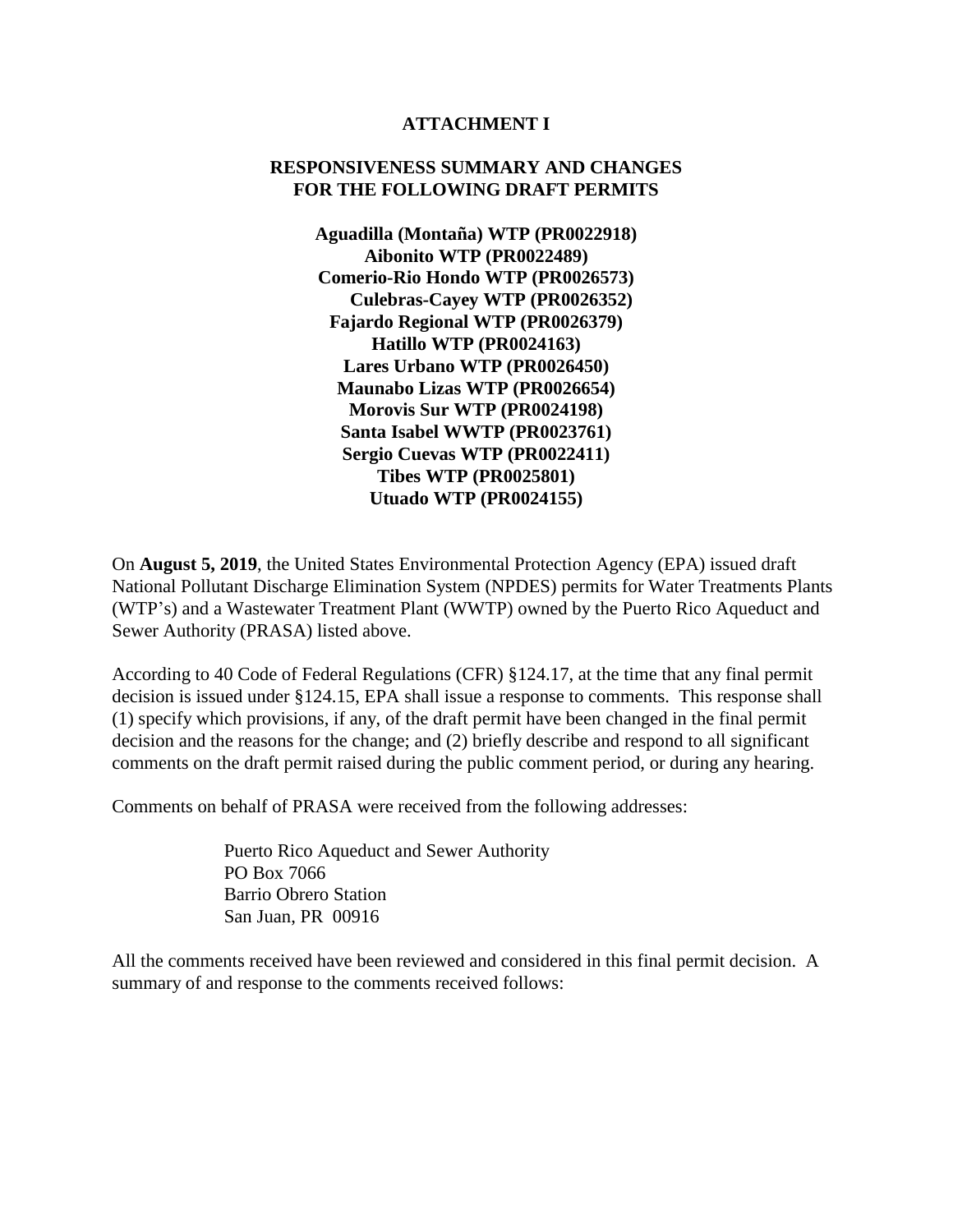#### **A. GENERAL COMMENT**

In its comment letter PRASA has raised a number of issues, many of which address inclusion in the permit of conditions contained in the Water Quality Certificate (WQC) issued by EQB.

#### Response 1:

EPA is providing a generalized response to PRASA's comments which relate to requirements in EQB's WQCs.

Section 301(b)(1)(C) of the Clean Water Act (CWA) requires that there be achieved effluent limitations necessary to assure that a discharge will meet Water Quality Standards (WQS) of the applicable State and Federal laws and regulations where those effluent limitations are more stringent than the technology-based effluent limitations required by Section  $301(b)(1)(A)$  of the CWA. Section  $401(a)(1)$  of the CWA requires that the State certify that the discharge will comply with the applicable provisions of sections 301, 302, 303, 306 and 307 of the CWA. Pursuant to Section 401(d) of the CWA any certification shall set forth any effluent limitations and other limitations, and monitoring requirements necessary to assure that any applicant for a Federal permit will comply with any applicable effluent limitations and other limitations under section 301 or 302 of the CWA, and with any other appropriate requirement of State law set forth in such certification. Also, 40 C.F.R. 122.44(d) requires that each NPDES permit shall include requirements which conform to the conditions of a State Certification under Section 401 of the CWA that meets the requirements of 40 C.F.R. 124.53. Similarly, 40 C.F.R. 124.55 requires that no final NPDES permit shall be issued unless the final permit incorporates the requirements specified in the certification under '124.53. Concerning the certification requirements in 40 C.F.R. 124.53(e)(1), they specify that all Section 401(a)(1) State certifications must contain conditions which are necessary to assure compliance with the applicable provisions of CWA sections 208(e), 301, 302, 303, 306, and 307 and with appropriate requirements of State law.

EQB issued final WQCs certifying that pursuant to Section  $401(a)(1)$  of the CWA, after due consideration of the applicable provisions established under Sections 208(e), 301, 302, 303, 304(e), 306 and 307 of the CWA concerning water quality requirements, there is reasonable assurance that the discharge will not cause violations to the applicable WQSs, provided that the effluent limitations set forth in the WQCs are met by the above facility.

The effluent limitations (where more stringent than technology-based effluent limitations), monitoring requirements and other appropriate requirements of State law (including footnotes, Special Conditions, etc.) specified in the final WQC issued by the EQB were incorporated by EPA into the NPDES permit as required by Section  $301(b)(1)(C)$  and  $401(d)$  of the CWA and the applicable regulations. Therefore, concerns and comments regarding the WQC must be directed to EQB or to the Superior Court.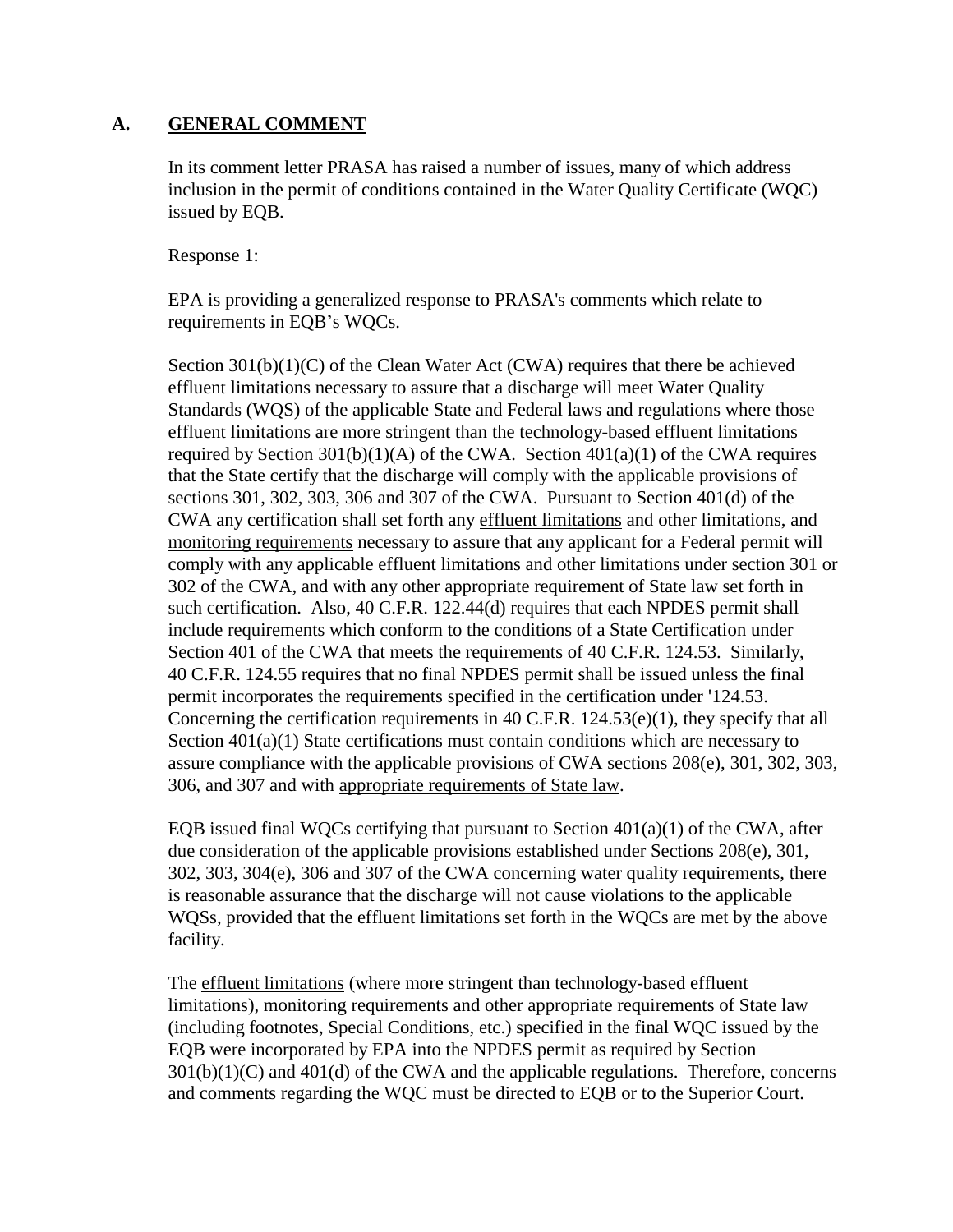Also, in the event that EPA receives a revised or modified WQC, we would consider modification of this permit, subject to all applicable federal requirements, to include revised WQC requirements and conditions.

# **B. AGUADILLA (MONTAÑA) WTP COMMENTS (PR0022918)**

### **1) Comment 1: 1) Comment 1; Permit Cover Page; Outfall Location**

The correct outfall complete location is:

| <b>Outfall latitude</b>          | <b>Outfall longitude</b>               |
|----------------------------------|----------------------------------------|
| $18^\circ$ , $26'$ , $48.94''$ N | $6\frac{7}{1}^{\circ}$ , 08', 40.33" W |

**Response:** These were typographical errors; the final permit was revised.

**2) Comment 2,** P**art I. Effluent Limitations and Monitoring Requirements, A. Final Effluent Limitations --- Outfall Number 001--- Effluent Limitations Table, "BOD5"**

**Reference to footnote (5) related to the "No Net Addition" condition must be added**.

**Response:** This was a typographical error; final permit was modified.

## **3) Comment 3,** P**art I. Effluent Limitations and Monitoring Requirements, A. Final Effluent Limitations --- Outfall Number 001--- Effluent Limitations Table, "Cyanide Free (CN)"**

This parameter was identified incorrectly. Based on DNER's Final WQC of July 15, 2019, this parameter must be identified as "Total Cyanide" (CN)".

**Response:** This was a typographical error; final permit was modified.

### **4) Comment 4: Part II Effluent Limitations and Monitoring Requirements, Final Effluent Limitations - Outfall Number 001, Effluent Limitations Table.**

"Dissolved Oxygen (DO)":- The symbol of less than  $\langle \rangle$  in the effluent limitation must be changed by the symbol of greater than or equal  $(\geq)$  according to the footnote (7).

**Response:** This was typographical errors; the final permit was revised.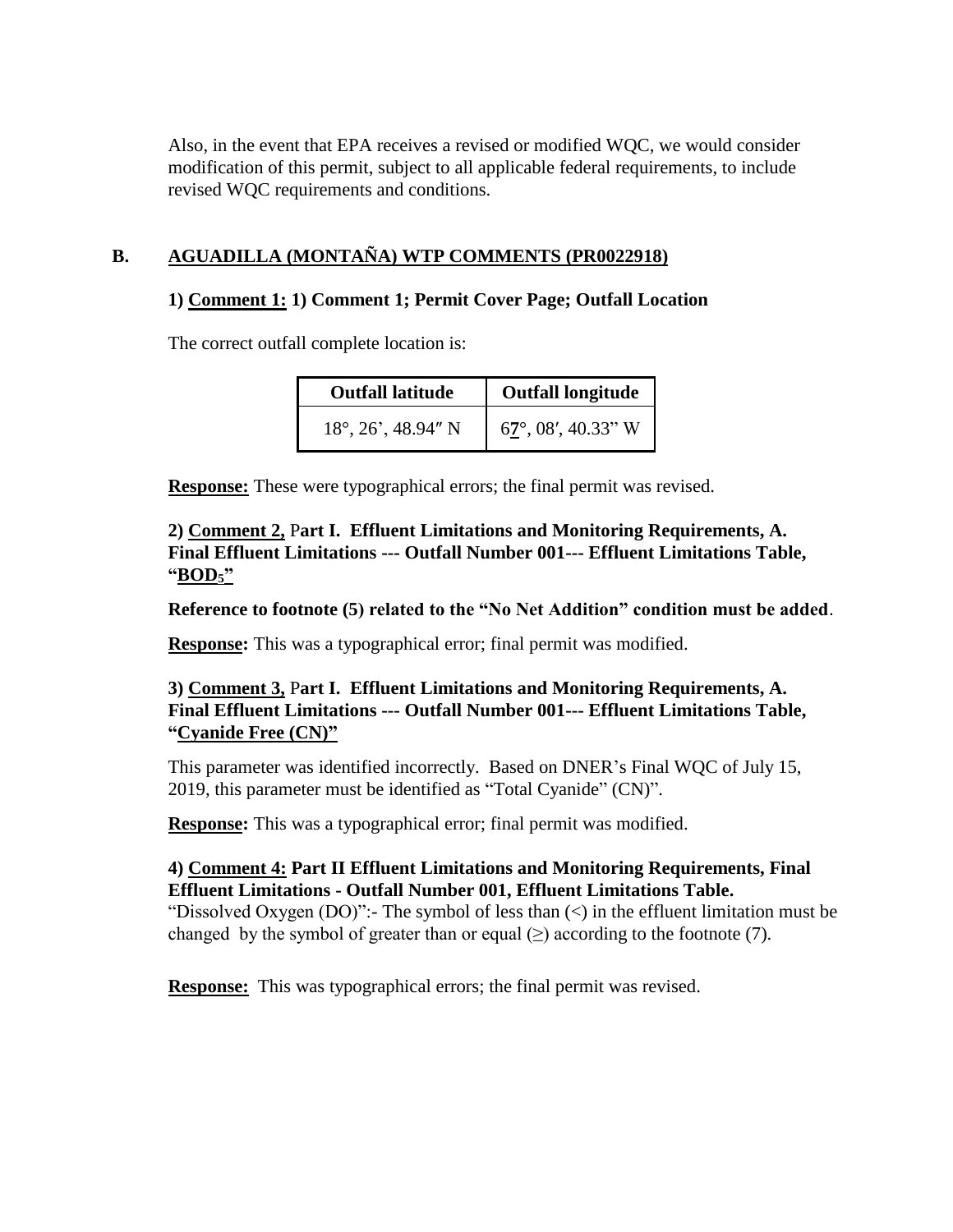### **5) Comment 5: Part II Effluent Limitations and Monitoring Requirements, Final Effluent Limitations - Outfall Number 001, Effluent Limitations Table, Mercury (Hg).**

The Greek Symbol β next to the parameter must be deleted. Also, reference to footnote (4) must be added.

**Response:** The final permit includes footnote (4).

### **6) Comment 6: Part II Effluent Limitations and Monitoring Requirements, Final Effluent Limitations - Outfall Number 001, Effluent Limitations Table, "Sulfide"**

Reference footnote (4) that applies to mercury must be deleted. PRASA suggests that a new footnote be added to make reference to Special Condition k, which is related to Sulfide (undissociated  $H_2S$ ).

**Response:** These were typographical errors; the final permit was revised.

# **7) Comment 7, Part I Effluent Limitations and Monitoring Requirements, Final Effluent Limitations --- Outfall Number 001, Effluent Limitations Table, "Effluent TSS and BOD5, minimum % removal":** "Zinc (Zn)"

Reference to footnote (5) related to the "No Net Addition Limitation" condition must be added.

**Response:** These were typographical errors; the final permit was revised.

# **8) Comment 8: Part II Effluent Limitations and Monitoring Requirements, Final Effluent Limitations - Outfall Number 001, Effluent Limitations Table, Notes, Footnotes and Abbreviations; "Footnote (3) &(4).**

The reference to Part IV is incomplete. Should read as follow:

(3) "See Part IV.B.**1** Special Condition f and **g** of this permit".

(4) "See Part IV.B.**1** Special Condition j of this permit".

**Response:** These were typographical errors; the final permit was revised.

### **9) Comment 9: Monitoring Requirements.**

EPA must correct the letter assigned to this section. It corresponds to the letter "C" not B.

**Response:** This was a typographical error; the final permit was revised.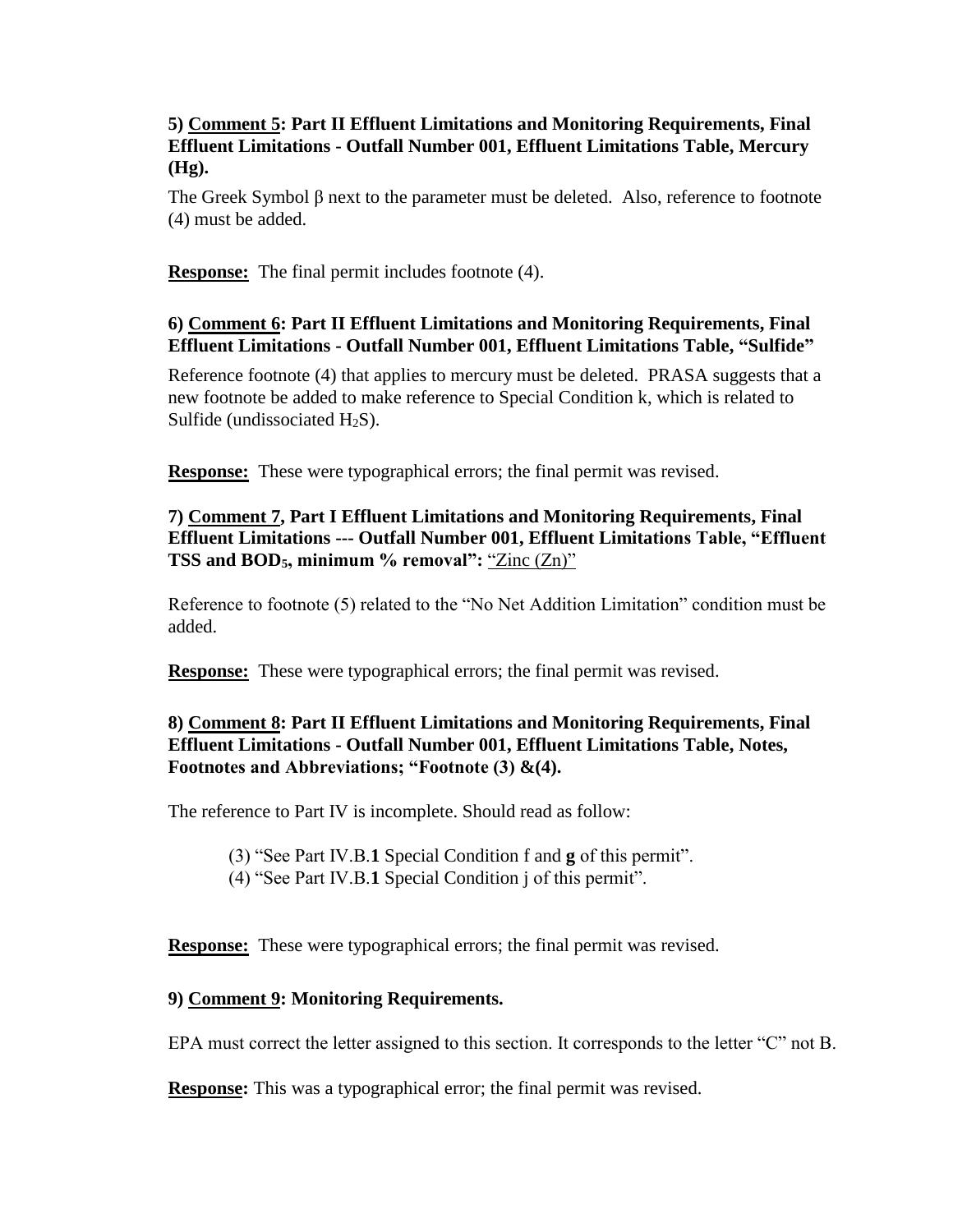### **10) Comment 10: Monitoring Requirements.**

EPA must correct the letter assigned to this section. It corresponds to the letter "D" not C.

**Response:** This was a typographical error; the final permit was revised.

# **C. AIBONITO WTP COMMENTS (PR0022489)**

**1) Comment 1: Part II Effluent Limitation and Monitoring Requirements, Final Effluent limitations – Outfall Number 001, "Dissolved Oxygen (DO)".** The symbol of less than  $\langle \rangle$  in the effluent limitation must be changed by the symbol of greater than or equal  $(\geq)$  according to footnote (7).

**Response:** This was typographical error(s); the final permit was revised.

# **2) Comment 2: Part II Effluent Limitations and Monitoring Requirements, Final Effluent Limitations - Outfall Number 001, "Solids and Other Matter".**

This parameter can be deleted from Table A. Usually in the NPDES permits, it is not included here (in Table A) since it is included in Part II.B/3. Also, it makes reference to footnote (13) which does not exist.

**Response:** This was a typographical error; the final permit was revised.

# **3) Comment 3: Part II Effluent Limitations and Monitoring Requirements, Final Effluent Limitations - Outfall Number 001, "Taste and odor Producing Substances"**

This parameter can be deleted from Table A. Usually in the NPDES permits, it is not included here (in Table A) since it is included in Part II.B/3.

**Response:** This was a typographical error; the final permit was revised.

# **4) Comment 4: Part II Effluent Limitation and Monitoring Requirements, Final Effluent limitations –Footnotes (3)**

 Footnote (3) – The reference to part IV is incomplete. This footnote must be corrected to read as follows) (corrections highlighted in **bold**):

(3) "See Part IV.B.**1** Special Condition e and f of this permit**".**

**Response:** This was typographical error(s); the final permit was revised.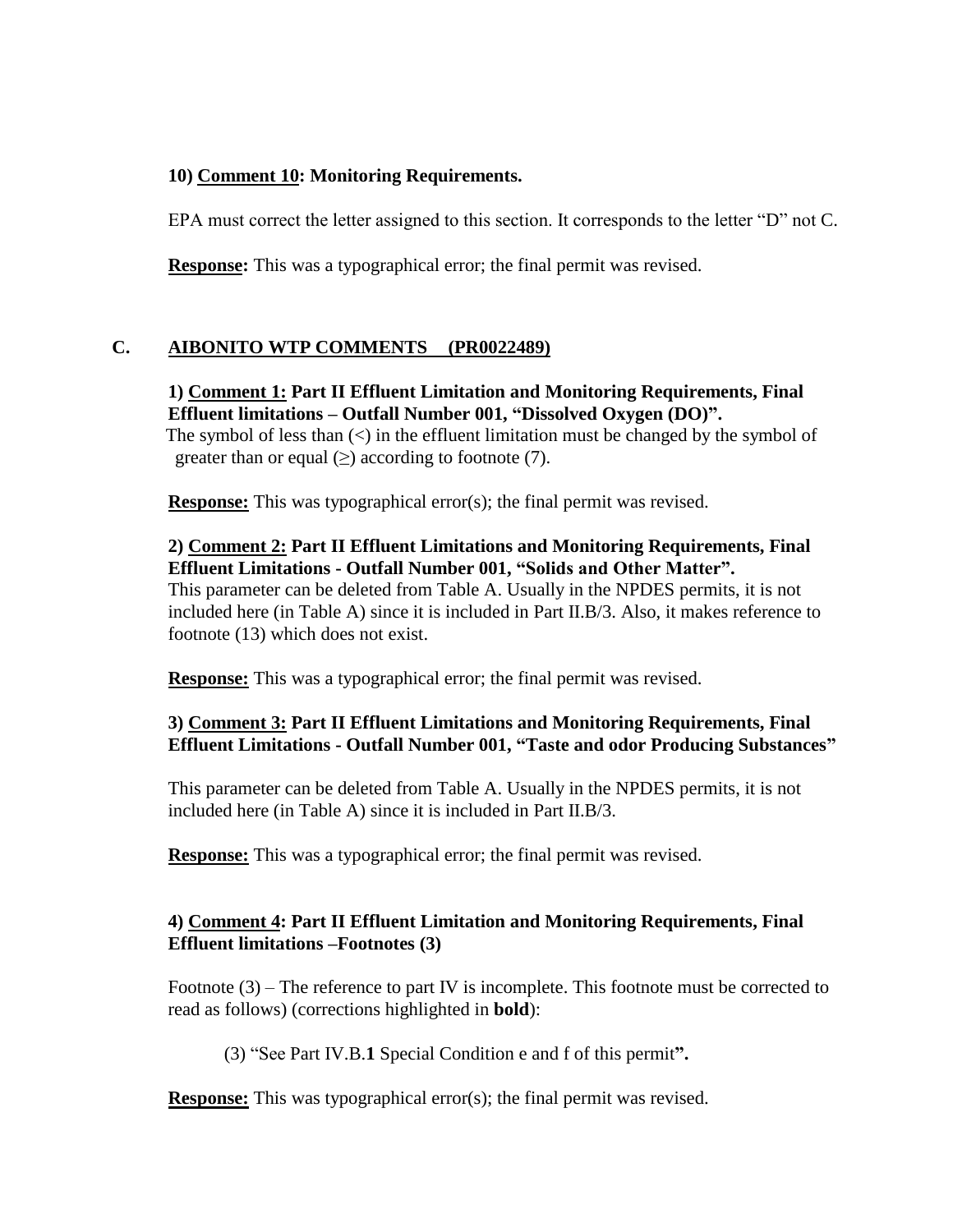### **5) Comment 5: Monitoring Requirements.**

EPA must correct the letter assigned to this section. It corresponds to the letter "C" not "B".

**Response:** This was typographical error(s); the final permit was revised.

### **6) Comment 6: Monitoring Locations.**

EPA must also correct the letter assigned to this section. It corresponds to the letter "D" not "C".

**Response:** This was typographical error(s); the final permit was revised.

# **D. COMERIO-RIO HONDO WTP COMMENTS (PR0026573)**

**1) Comment 1, Permit Cover Page;** Cover Page – **Effluent Description** – There is typographical error in the word "backwasher".

**Response:** This was a typographical error; final permit was modified.

# **2) Comment 2:** P**art I. Effluent Limitations and Monitoring Requirements, A. Final Effluent Limitations - Outfall Number 001- Effluent Limitations Table, Dissolved Oxygen (DO)**

The symbol of less than  $\langle \langle \rangle$ " – in the effluent limitation must be changed by symbol of greater than  $(\geq)$  according to footnote (7).

**Response**: This was a typographical error; final permit was modified.

## **3) Comment 3:** P**art I. Effluent Limitations and Monitoring Requirements, A. Final Effluent Limitations - Outfall Number 001- Effluent Limitations Table, Enterococci**

Reference to footnote (5), related to the "No Net Addition Limitation" condition, must be added.

**Response:** This was a typographical error; final permit was modified.

# **4) Comment 4: Part II Effluent Limitations and Monitoring Requirements, Final Effluent Limitations - Outfall Number 001, "Solids and Other Matter".**

This parameter can be deleted from Table A. Usually in the NPDES permits, it is not included here (in Table A) since it is included in Part II.B/3. Also, it makes reference to footnote (13) which does not exist.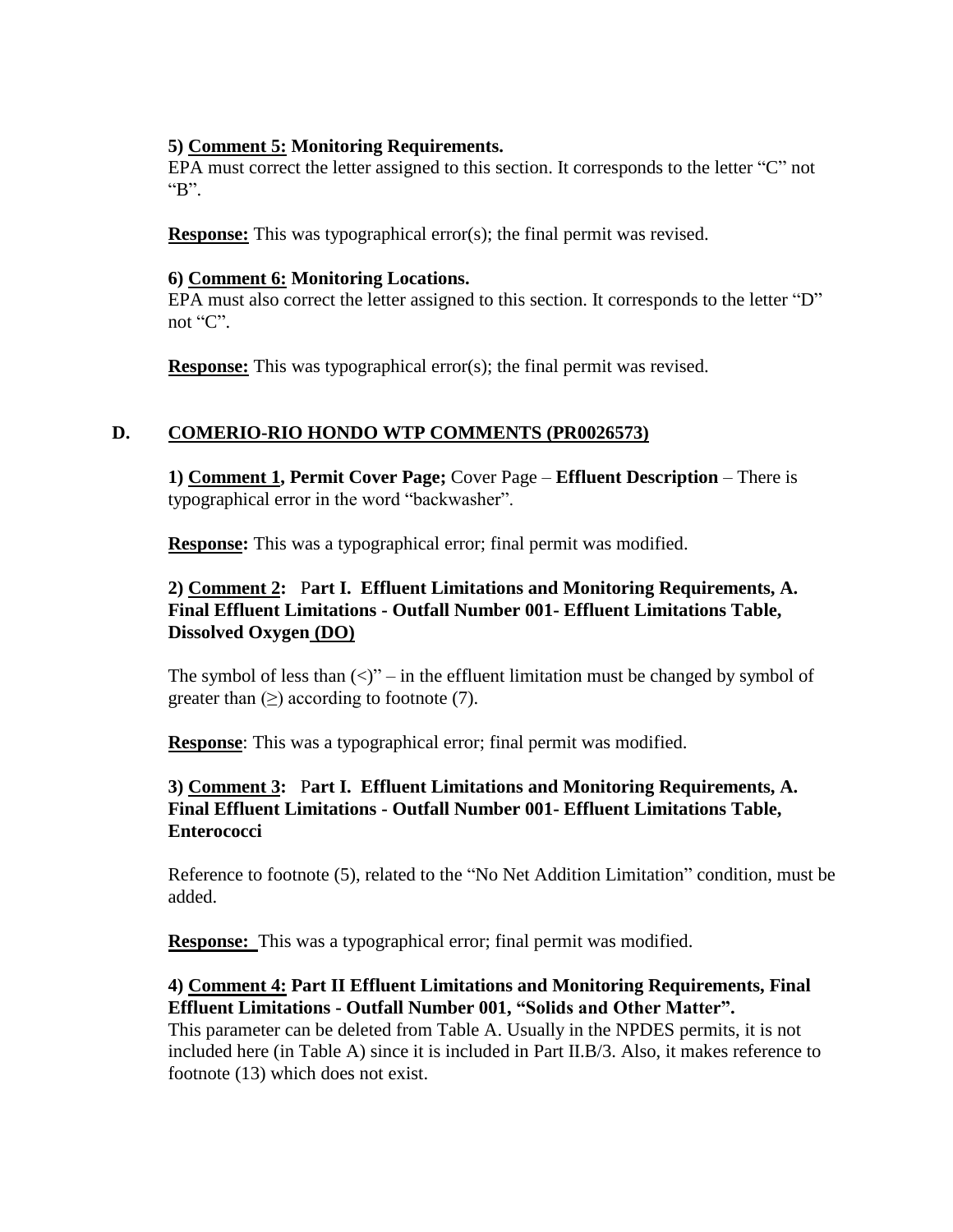**Response:** The final permit was revised.

**5) Comment 5:** P**art I. Effluent Limitations and Monitoring Requirements, A. Final Effluent Limitations - Outfall Number 001- Effluent Limitations Table,**  "Suspended Solids, Colloidal or Settleable Solids" - This parameter usually appears in the permit without the narrative.

**Response**: The narrative was deleted in the final permit to be consistent with the other NPDES permits.

### **6) Comment 6: Part I. Effluent Limitations and Monitoring Requirements, A. Final Effluent Limitations - Outfall Number 001- Effluent Limitations Table, "Taste and Odor Producing Substances"**

This parameter can be deleted from Table A.

**Response:** This was a typographical error; final permit was modified.

### **7) Comment 7, Part I Effluent Limitations and Monitoring Requirements, Final Effluent Limitations --- Outfall Number 001, Effluent Limitations Table, "Total Phosphorus":**

This parameter was limited incorrectly. EPA included an effluent limitation of  $150\mu g/L$ , which is lower than the applicable water quality standard, PRASA requests that the effluent limitation be corrected to  $160 \mu g/L$  according to DNER's final WQC.

**Response:** This was a typographical error; final permit was modified.

# **8) Comment 8, Part I Effluent Limitations and Monitoring Requirements, Final Effluent Limitations --- Outfall Number 001, Effluent Limitations Table, "Zinc":**

This parameter was limited incorrectly. EPA included an effluent limitation of 132.16µg/L, which is lower than the applicable water quality standard, PRASA requests that the effluent limitation be corrected to 132.18 µg/L according to DNER's final WQC. Also, reference to footnote (5) related to the "No Net Addition Limitation" condition must be added.

**Response:** This was a typographical error; final permit was modified.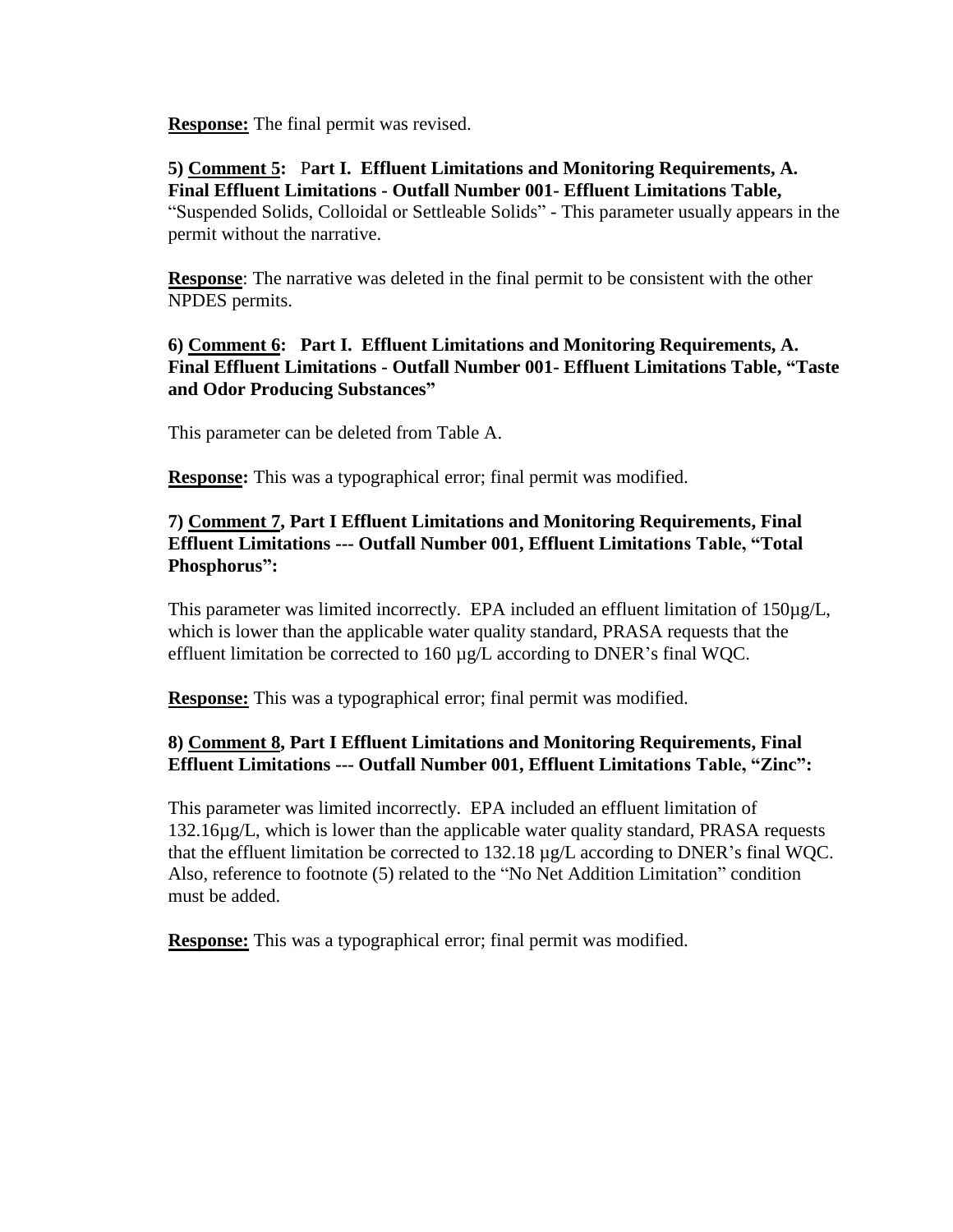#### **9) Comment 9: Part I. Effluent Limitations and Monitoring Requirements, A. Final Effluent Limitations - Outfall Number 001- Effluent Limitations Table, "Footnotes"**

The footnotes must be corrected to read as follows:

(3) See Part IV. B.1 Special Condition **e** and **f** of this permit.

Footnote (4) must be deleted.

**Response:** These were typographical errors; final permit was modified.

#### **10) Comment 10: Monitoring Requirements.**

EPA must correct the letter assigned to this section. It corresponds to the letter "C" not B.

**Response:** This was a typographical error; the final permit was revised.

#### **11) Comment 11: Monitoring Requirements.**

EPA must correct the letter assigned to this section. It corresponds to the letter "D" not C.

**Response:** This was a typographical error; the final permit was revised.

### **E. CULEBRAS-CAYEY WTP COMMENTS (PR0026352)**

**1) Comment 1, Permit Cover Page; Facility (Location address):** According to the facility's permit renewal application dated December 21, 2018, the complete physical address is as follows:

State Road 7741, Km 6.9, Intersection with Road 738 (Panoramic Route) **Culebras Alto Ward** Cayey, PR 00736

**Response:** The address was corrected; the final permit was revised.

#### **2) Comment 2,** P**art I. Effluent Limitations and Monitoring Requirements, A. Final Effluent Limitations --- Outfall Number 001--- Effluent Limitations Table, "BOD5"**

Reference to footnote (5) related to the "No Net Addition" condition must be added.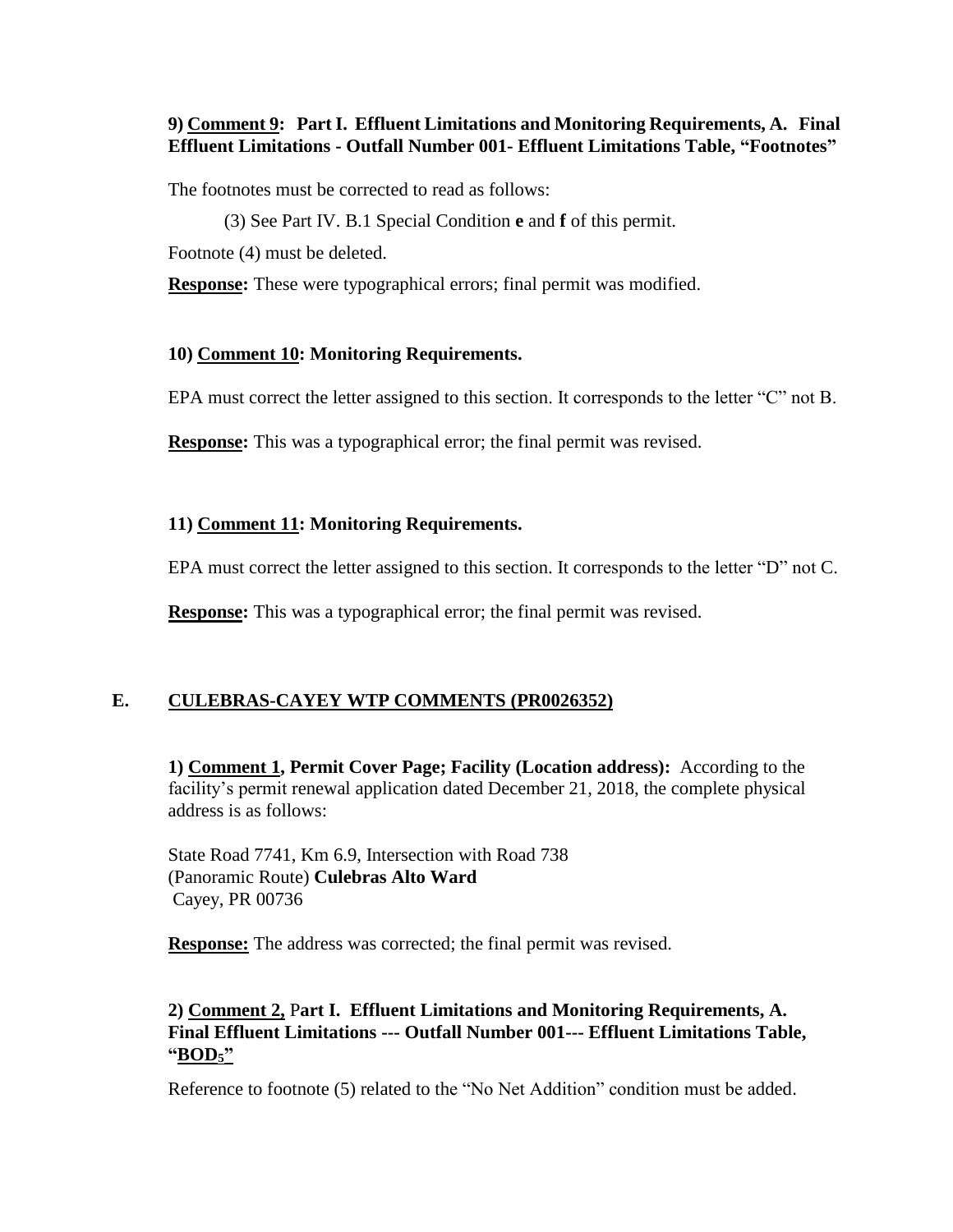**Response:** This was a typographical error; final permit was modified.

## **3) Comment 3:** P**art I. Effluent Limitations and Monitoring Requirements, A. Final Effluent Limitations - Outfall Number 001- Effluent Limitations Table, Dissolved Oxygen (DO)**

The symbol of less than  $(\langle \rangle)$ " – in the effluent limitation must be changed by symbol of greater than  $(\geq)$  according to footnote (6).

**Response**: This was a typographical error; final permit was modified.

## **4) Comment 4, Part I Effluent Limitations and Monitoring Requirements, Final Effluent Limitations --- Outfall Number 001, Effluent Limitations Table, "Mercury":**

This parameter was limited incorrectly. EPA included an effluent limitation of 6.9 µg/L, which is lower than the applicable water quality standard, PRASA requests that the effluent limitation be corrected to 0.50 µg/L according to DNER's final WQC.

**Response:** This was a typographical error; final permit was modified.

### **5) Comment 5: Part I. Effluent Limitations and Monitoring Requirements, A. Final Effluent Limitations - Outfall Number 001- Effluent Limitations Table, "Taste and Odor Producing Substances"**

This parameter can be deleted from Table A.

**Response:** This was a typographical error; final permit was modified.

### **6) Comment 6, Part I Effluent Limitations and Monitoring Requirements, Final Effluent Limitations --- Outfall Number 001, Effluent Limitations Table, "Total Dissolved Solids (TDS)":**

This parameter was limited incorrectly. EPA included an effluent limitation of  $160 \mu g/L$ , which is lower than the applicable water quality standard, PRASA requests that the effluent limitation be corrected to 500 µg/L according to DNER's final WQC.

**Response:** This was a typographical error; final permit was modified.

### **7) Comment 7; Part I, Effluent Limitations and Monitoring Requirements, Final Effluent Limitations --- Outfall Number 001, Effluent Limitations Table: Notes, Footnotes and Abbreviations**

Footnotes (3) & (4) – The reference to Part IV is incomplete. These footnotes must be corrected to read as follows: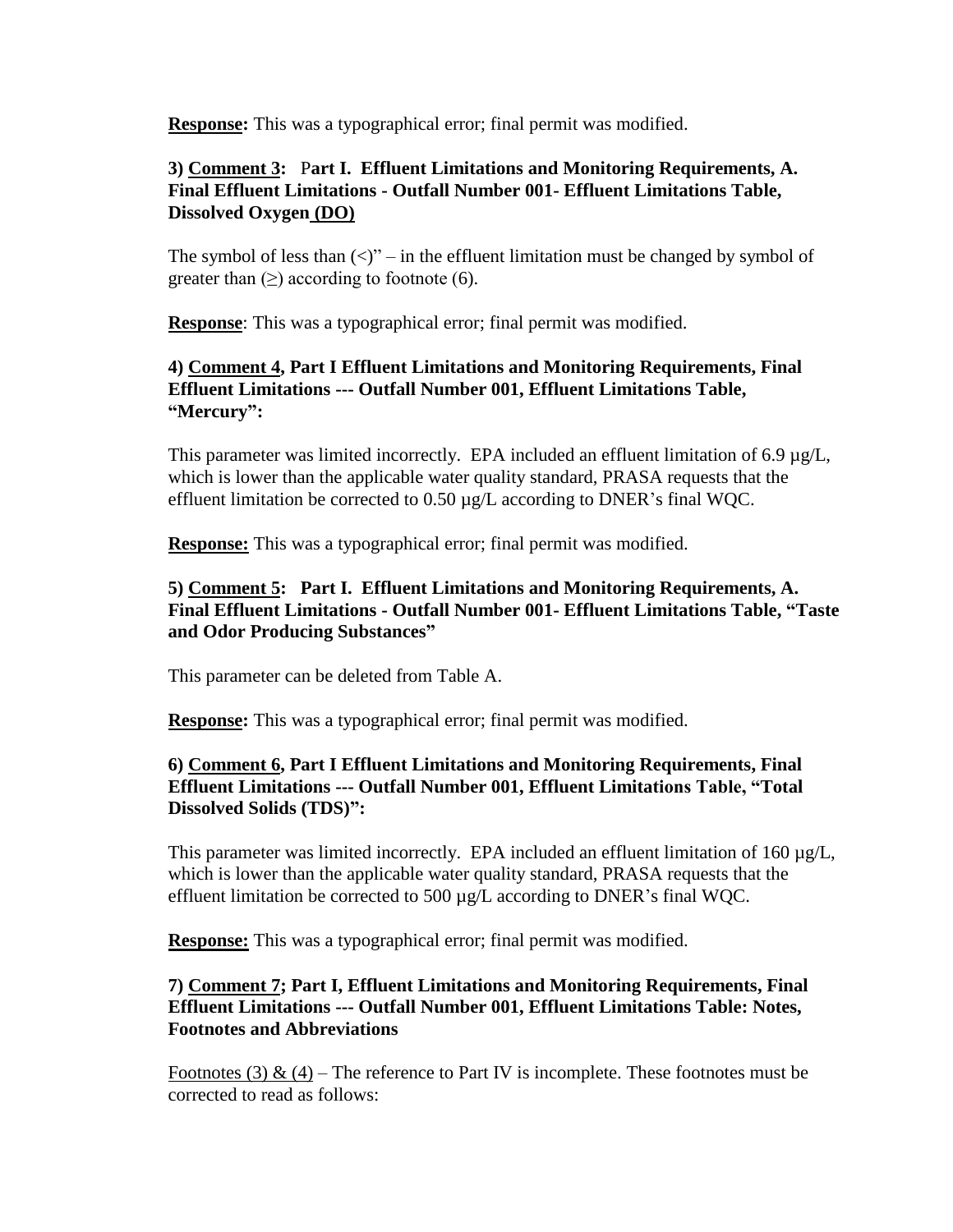- (3) "See Part IV.B.1 Special Condition e and f of this permit".
- (4) "See Part IV.B.1 Special Condition i of this permit".

**Response:** These were a typographical error; the final permit was revised.

#### **8) Comment 8, C. Monitoring Requirements**

EPA must correct the letter assigned to this section. It corresponds to the letter "C" not "B".

**Response:** This was a typographical error; the final permit was revised.

#### **9) Comment 9, D. Monitoring Locations**

EPA must also correct the letter assigned to this section. It corresponds to the letter "**D**" not "C".

**Response:** This was a typographical error; the final permit was revised.

### **F. FAJARDO Regional WTP COMMENTS (PR00264379)**

#### **1) Comment 1, Part I Effluent Limitations and Monitoring Requirements, Final Effluent Limitations --- Outfall Number 001, Effluent Limitations Table, "Copper (Cu)":**

This parameter was limited incorrectly. EPA included an effluent limitation of  $15.4 \mu g/L$ , which is lower than the applicable water quality standard, PRASA requests that the effluent limitation be corrected to 3.86 µg/L according to DNER's final WQC.

**Response:** This was a typographical error; final permit was modified.

# **2) Comment 2:** P**art I. Effluent Limitations and Monitoring Requirements, A. Final Effluent Limitations - Outfall Number 001- Effluent Limitations Table, Dissolved Oxygen (DO)**

The symbol of less than  $\langle \langle \rangle$ <sup>"</sup> – in the effluent limitation must be changed by symbol of greater than  $(\geq)$  according to footnote  $(7)$ .

**Response:** This was a typographical error; final permit was modified.

3) **Comment 3, Part I Effluent Limitations and Monitoring Requirements, Final Effluent Limitations --- Outfall Number 001, Effluent Limitations Table, "Sulfates (SO4)":**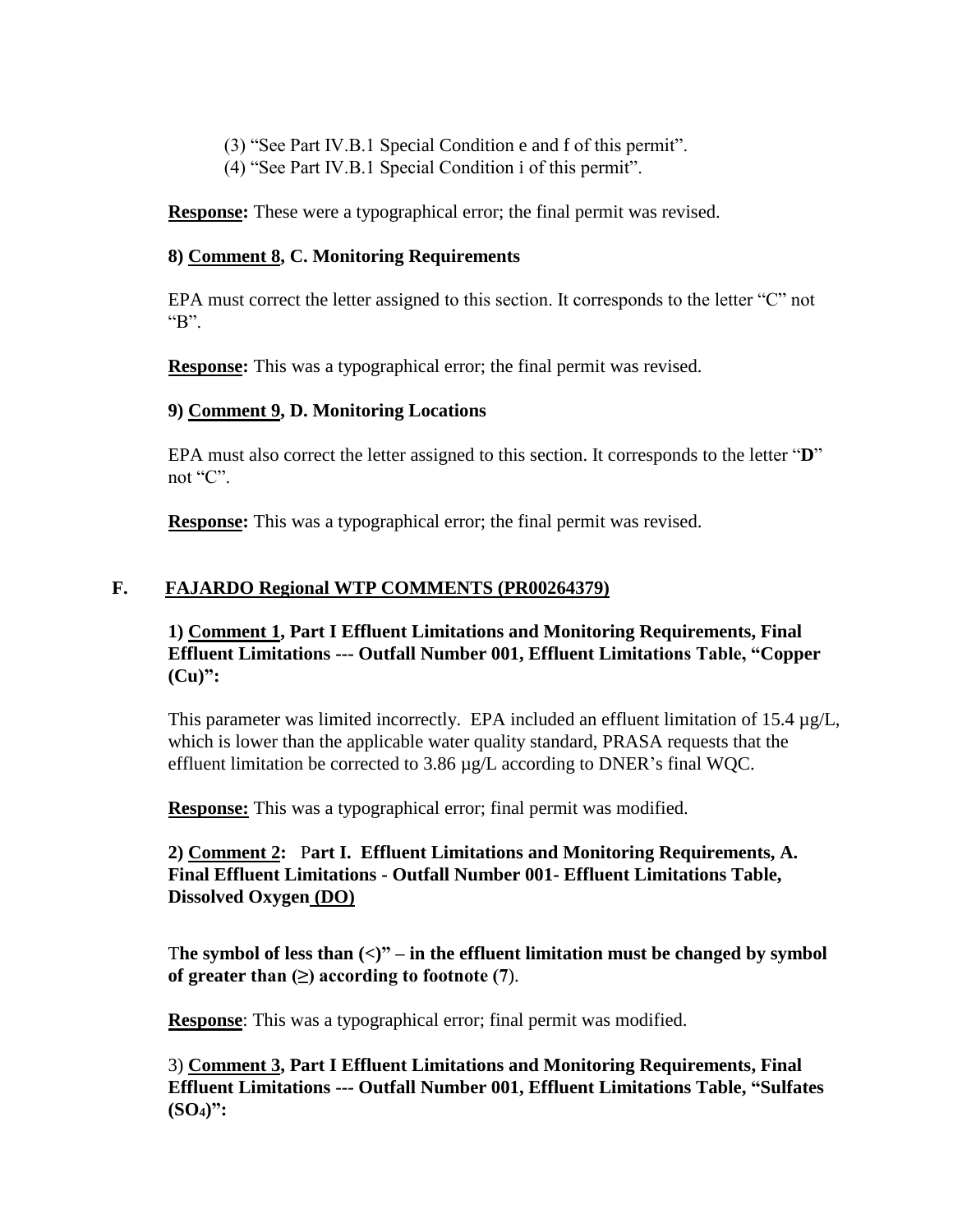According to DNER's Final WQC, this parameter has a footnote that requires to implement a monthly monitoring program for one-year period. Draft permit lacks such footnote.

**Response:** This was a typographical error; final permit was modified.

### **4) Comment 4: Part I. Effluent Limitations and Monitoring Requirements, A. Final Effluent Limitations - Outfall Number 001- Effluent Limitations Table, "Footnotes"**

Footnotes (3)  $\&$  (4) – These footnotes make reference to Special Conditions that apparently were listed incorrectly. EPA must revise the lettering of the special conditions.

**Response:** These were a typographical error; the final permit was revised.

### **5) Comment 5: Monitoring Requirements.**

EPA must correct the letter assigned to this section. It corresponds to the letter "C" not B.

**Response:** This was a typographical error; the final permit was revised.

### **6) Comment 6: Monitoring Requirements.**

EPA must correct the letter assigned to this section. It corresponds to the letter "D" not C.

**Response:** This was a typographical error; the final permit was revised.

### **G. HATILLO WTP COMMENTS (PR0024163)**

**1) Comment 1, Permit Cover Page; Facility (Location address):** According to the facility's permit renewal application dated December 21, 2018, the complete physical address is as follows:

State Road 4491, Km 1.0, **Rio Abajo Ward** Hatillo, PR 00659

**Response:** The address was corrected; the final permit was revised.

### **2) Comment 2, Background; Water Quality Certificate:**

The reference date of the DNER's Final WQC must be corrected.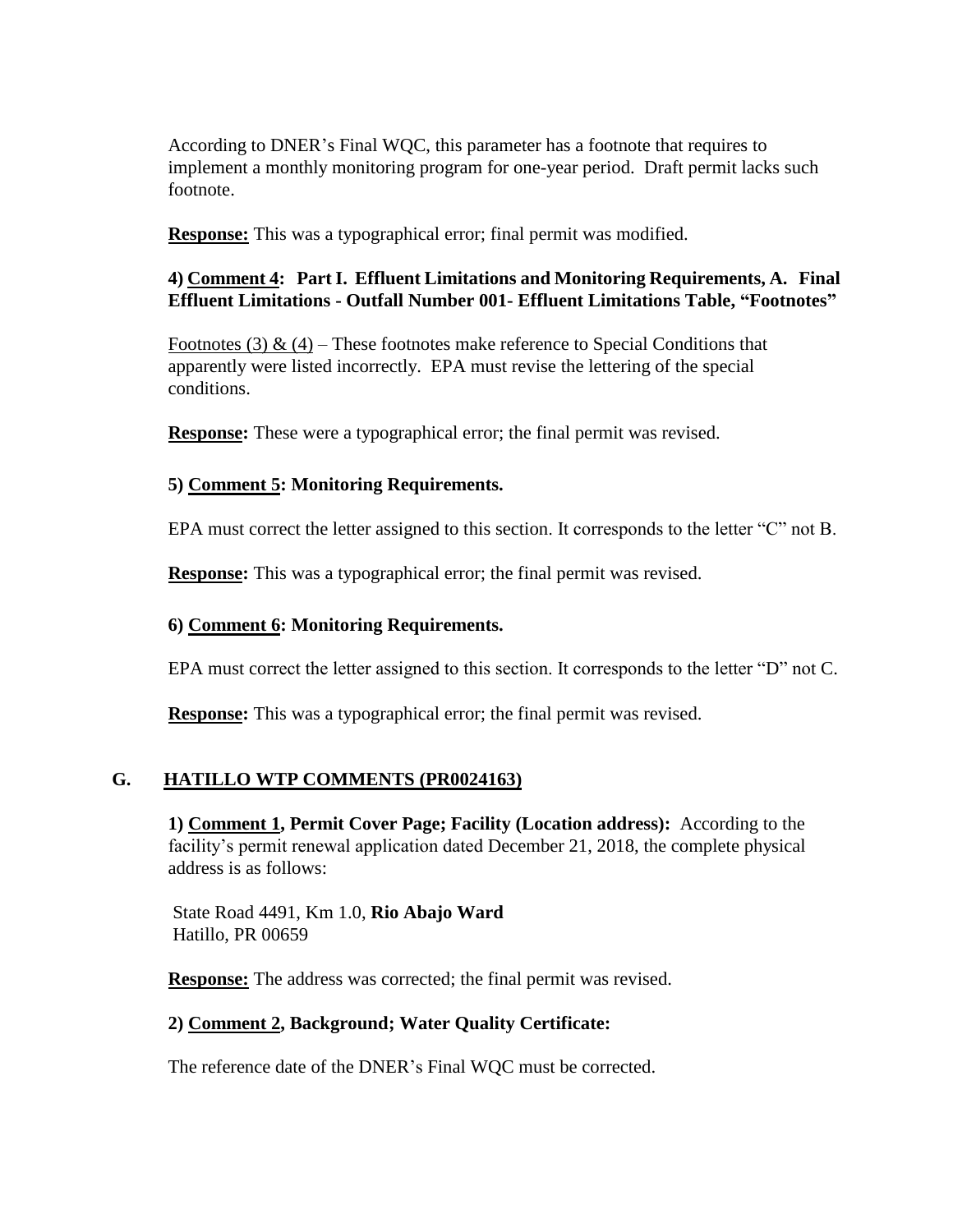**Response:** The address was corrected; the final permit was revised.

### **3) Comment 3; Part I, Effluent Limitations and Monitoring Requirements, Final Effluent Limitations --- Outfall Number 001, Effluent Limitations Table: "Dissolved Oxygen (DO)"**

The symbol of greater than  $(>)$  in the effluent limitation must be changed by the symbol of greater than or equal  $(\geq)$ .

**Response:** This was a typographical error; the final permit was revised.

# **4) Comment 4,** P**art I. Effluent Limitations and Monitoring Requirements, A. Final Effluent Limitations --- Outfall Number 001--- Effluent Limitations Table, "Temperature"**

This parameter was limited incorrectly. EPA included an effluent limitation of 32.2 °C. PRASA requests that the effluent limitation be corrected to  $30^{\circ}$ C according to DNER's final WQC.

**Response:** This was a typographical error; final permit was modified.

# **5) Comment 5, Part I Effluent Limitations and Monitoring Requirements, Final Effluent Limitations --- Outfall Number 001, Effluent Limitations Table, "Total Ammonia Nitrogen (TAN)"**

The dashes (--) in the "Maximum daily" column must to be substituted by the word "**Monitor**".

**Response:** This was a typographical error; final permit was modified.

# **6) Comment 6; Part I, Effluent Limitations and Monitoring Requirements, Final Effluent Limitations --- Outfall Number 001, Effluent Limitations Table: Notes, Footnotes and Abbreviations; Footnote (3)**

The reference to Part IV is incomplete. The footnote must be corrected to read as follows:

(3) "See Part IV.B.**1** Special Condition f and g of this permit".

**Response:** This was a typographical error; the final permit was revised.

# **7) Comment 7, C. Monitoring Requirements**

EPA must correct the letter assigned to this section. It corresponds to the letter "C" not "B".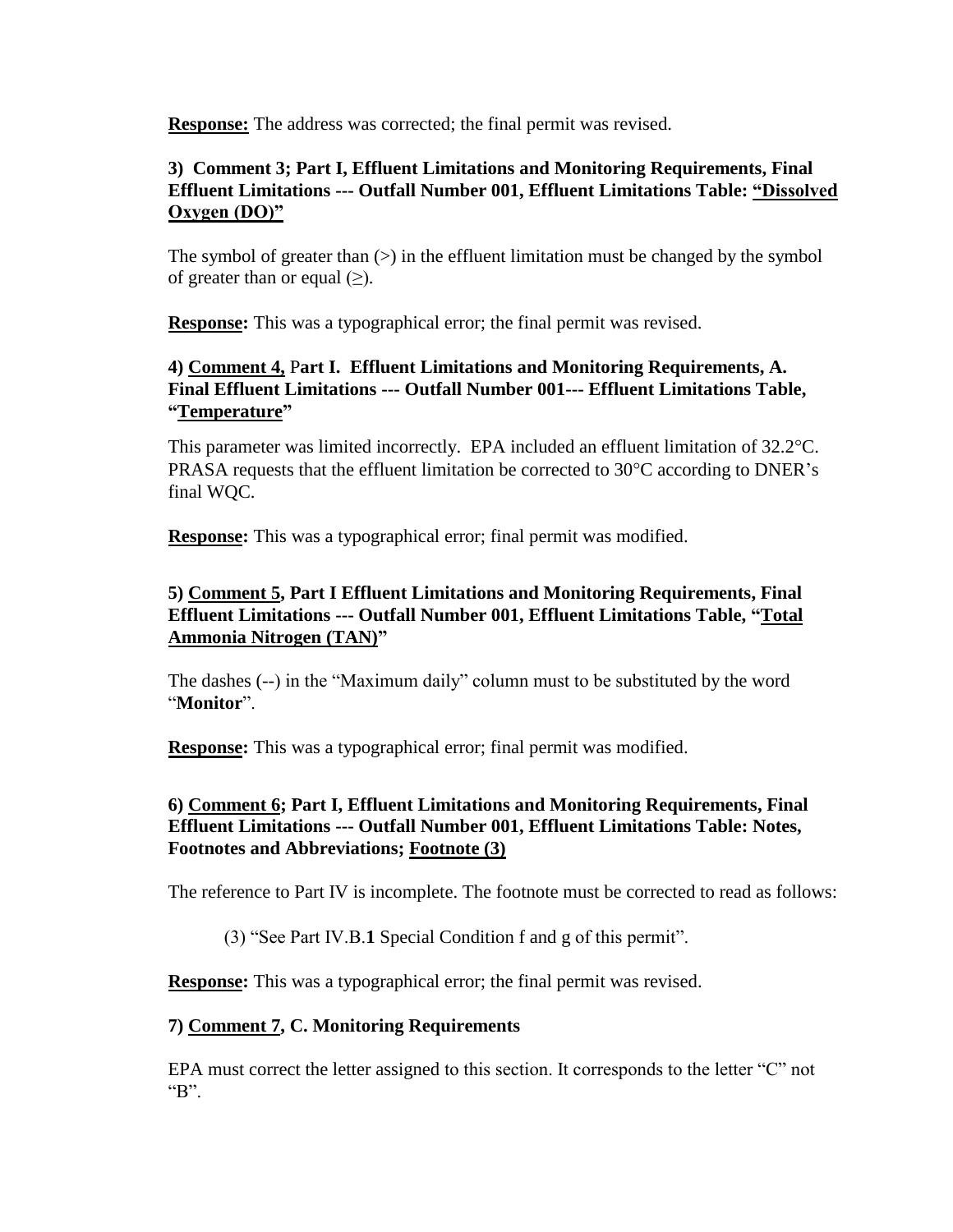**Response:** This was a typographical error; the final permit was revised.

#### **8) Comment 8, D. Monitoring Locations**

EPA must also correct the letter assigned to this section. It corresponds to the letter "**D**" not "C".

**Response:** This was a typographical error; the final permit was revised.

# **H. LARES URBANA WTP COMMENTS (PR0026450)**

**1) Comment 1, Permit Cover Page; Facility (Location address):** According to the facility's permit renewal application dated December 21, 2018, the complete physical address is as follows:

State Road 128 Interior **Acueductos Street, Buenos Aires Ward** Lares, PR 00669

**Response:** The address was corrected; the final permit was revised.

## **2) Comment 2; Part I, Effluent Limitations and Monitoring Requirements, Final Effluent Limitations --- Outfall Number 001, Effluent Limitations Table: "Dissolved Oxygen (DO)"**

The symbol of greater than  $(>)$  in the effluent limitation must be changed by the symbol of greater than or equal  $(>)$ .

**Response:** This was a typographical error; the final permit was revised.

## **3) Comment 3,** P**art I. Effluent Limitations and Monitoring Requirements, A. Final Effluent Limitations --- Outfall Number 001--- Effluent Limitations Table, "Temperature"**

This parameter was limited incorrectly. EPA included an effluent limitation of  $32.2^{\circ}$ C. PRASA requests that the effluent limitation be corrected to  $30^{\circ}$ C according to DNER's final WQC.

**Response:** This was a typographical error; final permit was modified.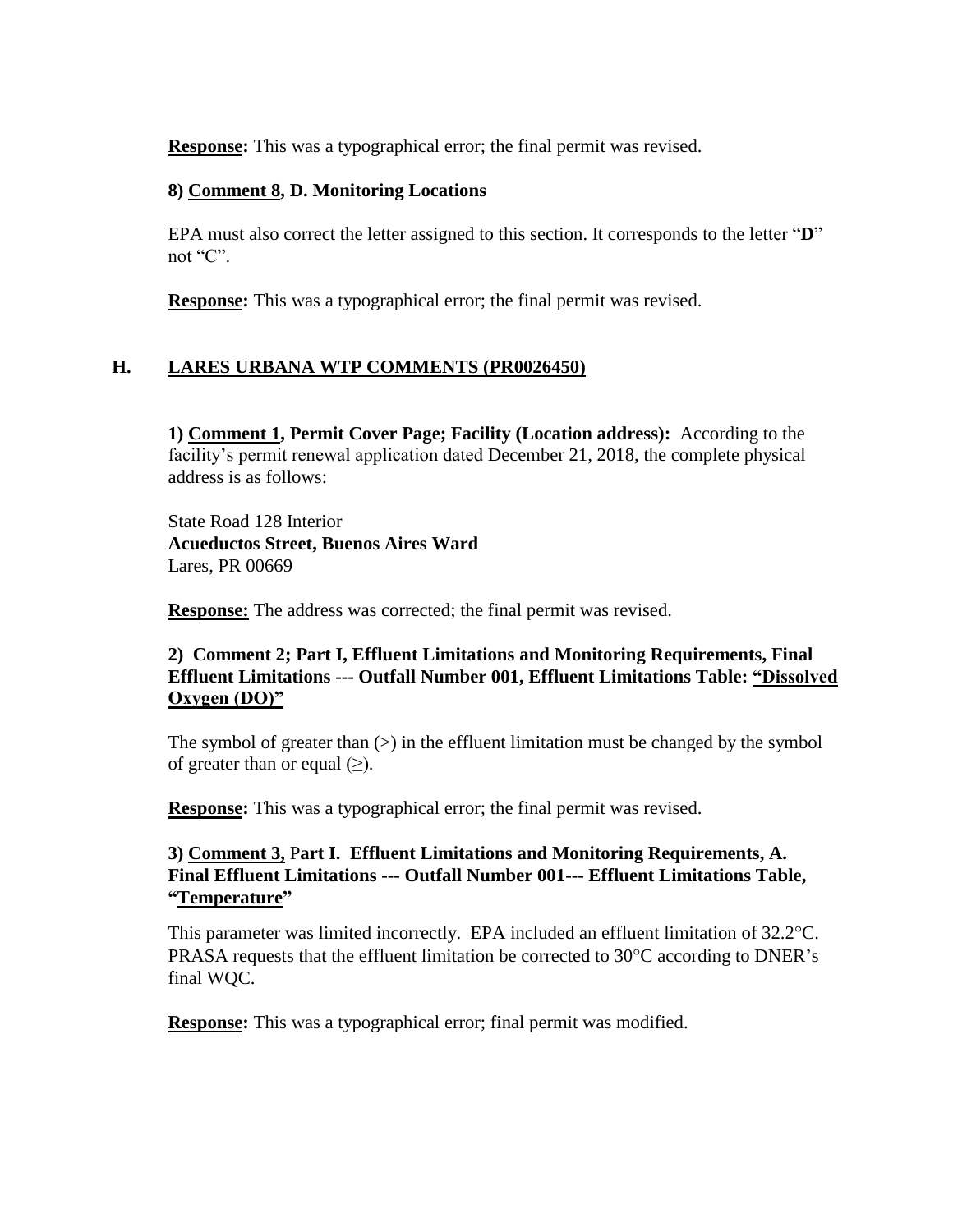### **4) Comment 4: Part II Effluent Limitations and Monitoring Requirements, Final Effluent Limitations - Outfall Number 001, Effluent Limitations Table, Notes, Footnotes and Abbreviations; "Footnote (3).**

The reference to Part IV is incomplete. Should read as follow: (3) "See Part IV.B.1 Special Condition g and h of this permit".

**Response:** This was typographical errors; the final permit was revised.

# **5) Comment 5: Monitoring Requirements.**

EPA must correct the letter assigned to this section. It corresponds to the letter "C" not B.

**Response:** This was a typographical error; the final permit was revised.

# **6) Comment 6: Monitoring Requirements.**

EPA must correct the letter assigned to this section. It corresponds to the letter "D" not C.

**Response:** This was a typographical error; the final permit was revised.

# **I. MAUNABO (LIZAS) WTP COMMENTS (PR0026654)**

**1) Comment 1, Permit Cover Page; Facility (Location address):** According to the facility's permit renewal application dated December 21, 2018, the complete physical address is as follows:

State Road 758, Km 0.58 Interior **Lizas Ward** Maunabo, PR 00707

**Response:** The address was corrected; the final permit was revised.

# **2) Comment 2: Part II Effluent Limitation and Monitoring Requirements, Final Effluent limitations – Outfall Number 001, "BOD5".**

Reference to footnote (6) must be changed to footnote (5).

**Response:** This was typographical error; the final permit was revised.

### **3) Comment 3: Part II Effluent Limitation and Monitoring Requirements, Final**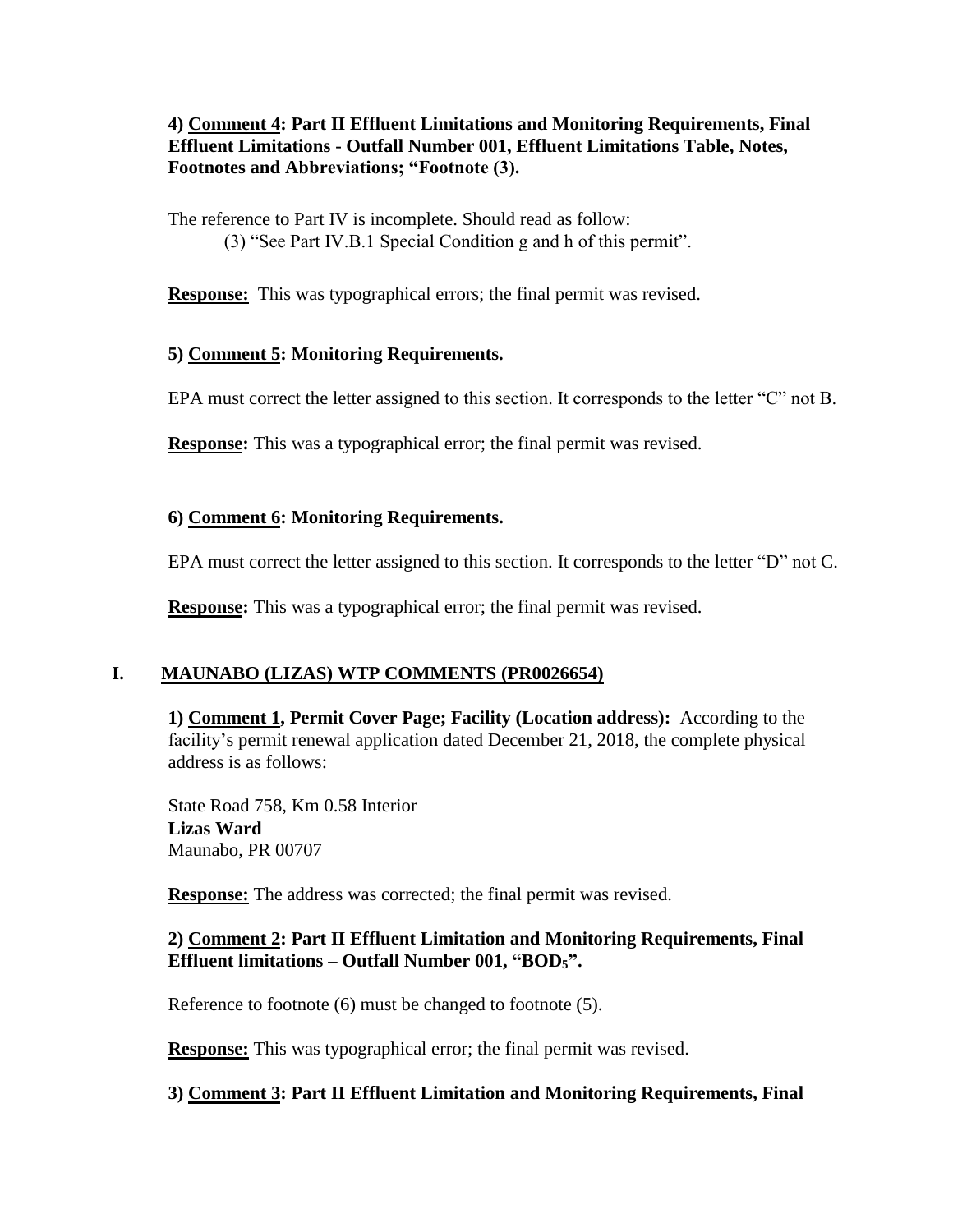### **Effluent limitations – Outfall Number 001, "Copper (Cu)".**

The asterisk next to the effluent limitation must be deleted. Reference to footnote (6) must be changed to footnote (5).

**Response:** These were typographical errors; the final permit was revised.

**4) Comment 4: Part II Effluent Limitation and Monitoring Requirements, Final Effluent limitations – Outfall Number 001, "Dissolved Oxygen (DO)"** The symbol of less than  $\langle \rangle$  in the effluent limitation must be changed by the symbol of greater than or equal  $(\geq)$  according to footnote (7).

**Response:** This was typographical error(s); the final permit was revised.

# **5) Comment 5: Part II Effluent Limitation and Monitoring Requirements, Final Effluent limitations – Outfall Number 001, "Silver (Ag)".**

Reference to footnote (6) must be changed to footnote (5).

**Response:** This was typographical error; the final permit was revised.

# **6) Comment 6: Part II Effluent Limitation and Monitoring Requirements, Final Effluent limitations – Outfall Number 001, "Sulfide (undissociated H2S)".**

The correct limitation according to DNER's WQC is  $2.0 \mu g/L$  and the minimum sampling frequency must be corrected to 1/Quarter.

**Response:** This was typographical error; the final permit was revised.

# **7) Comment 7: Part II Effluent Limitation and Monitoring Requirements, Final Effluent limitations – Outfall Number 001, "Total Phosphorus (P)".**

Reference to footnote (6) must be changed to footnote (5).

**Response:** This was typographical error; the final permit was revised.

### **8) Comment 8: Notes, Footnotes and Abbreviations, Footnotes (3) & (4)**

The reference to part IV is incorrect. These footnotes must be corrected to read as follows (corrections highlighted in **bold**):

(3) "See Part IV.B.**1** Special Condition e and f of this permit**";**

(4) "See Part IV.B.**1** Special Condition i of this permit".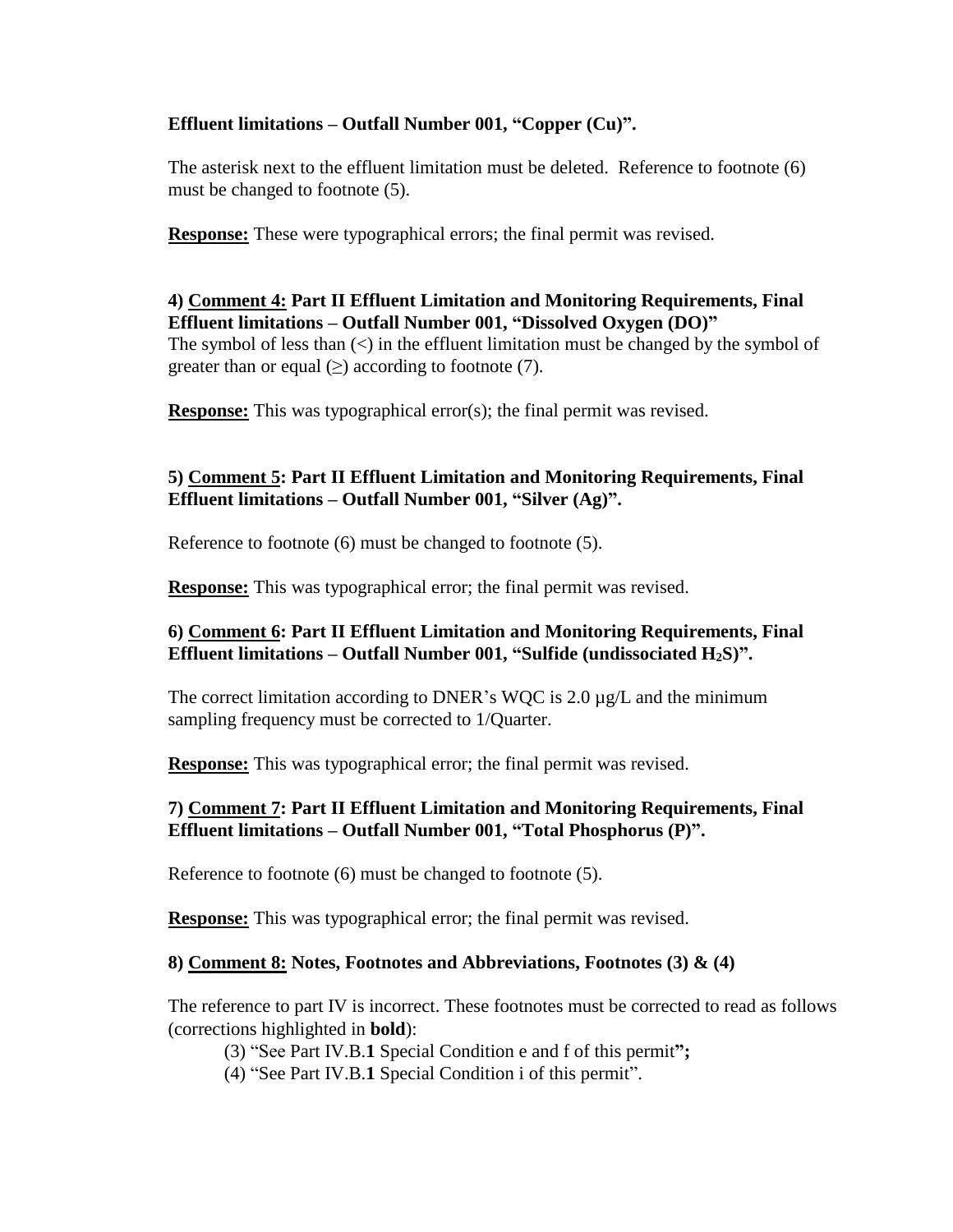**Response:** This was typographical error(s); the final permit was revised.

#### **9) Comment 9: Monitoring Requirements**

EPA must correct the letter assigned to this section. It corresponds to the letter "C" not "B".

**Response:** This was typographical error(s); the final permit was revised.

#### **10) Comment 10: Monitoring Locations**

EPA must correct the letter assigned to this section. It corresponds to the letter "D" not "C".

**Response:** This was typographical error(s); the final permit was revised.

# **J. MOROVIS SUR WTP COMMENTS (PR0024198)**

**1) Comment 1, Permit Cover Page; Facility (Location address):** According to the facility's permit renewal application dated December 21, 2018, the complete physical address is as follows:

State Road 618, Km 0.3 **Morovis Sur Ward** Morovis, PR 00687

**Response:** The address was corrected; the final permit was revised.

### **2) Comment 2: Part II Effluent Limitation and Monitoring Requirements, Final Effluent limitations – Outfall Number 001, "Arsenic".**

This parameter was limited incorrectly. The correct limitation according to DNER's final WQC is  $10 \mu g/L$  not  $10.0 \mu g/L$ .

**Response:** This was typographical error; the final permit was revised.

### **3) Comment 3: Part II Effluent Limitation and Monitoring Requirements, Final Effluent limitations – Outfall Number 001, "Color)".**

This parameter was limited incorrectly. The correct limitation according to DNER's final WQC is  $15 \mu g/L$  not  $15.0 \mu g/L$ .

**Response:** This was a typographical error; the final permit was revised.

### **4) Comment 4: Part II Effluent Limitation and Monitoring Requirements, Final**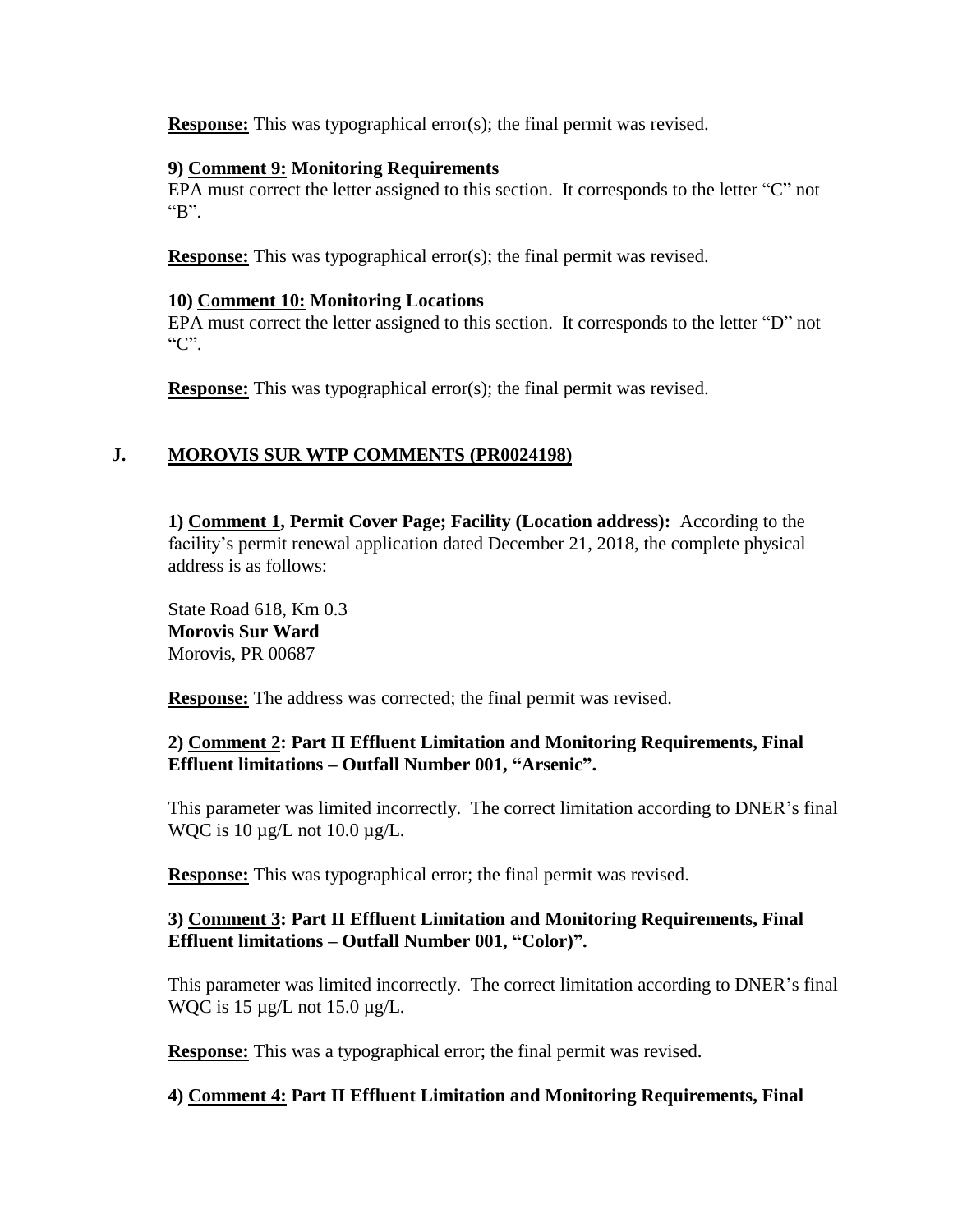### **Effluent limitations – Outfall Number 001, "Dissolved Oxygen (DO)"**

The symbol of less than  $\langle \rangle$  in the effluent limitation must be changed by the symbol of greater than or equal  $(\geq)$  according to footnote (5).

**Response:** This was typographical error; the final permit was revised.

# **5) Comment 5: Notes, Footnotes and Abbreviations, Footnotes (3) & (4)**

The reference to part IV is incorrect. These footnotes must be corrected to read as follows (corrections highlighted in **bold**):

(3) "See Part IV.B.**1** Special Condition **f** and **g** of this permit**";**

(4) "See Part IV.B.**1** Special Condition **j** of this permit".

**Response:** This was typographical error; the final permit was revised.

### **6) Comment 6: Monitoring Requirements**

EPA must correct the letter assigned to this section. It corresponds to the letter "C" not "B".

**Response:** This was typographical error(s); the final permit was revised.

# **7) Comment 7: Monitoring Locations**

EPA must correct the letter assigned to this section. It corresponds to the letter "D" not "C".

**Response:** This was typographical error(s); the final permit was revised.

# **K. SANTA ISABEL WWTP COMMENTS (PR0023761)**

**1) Comment 1, Part I. Background, B. Water Quality Certificate:** The reference to date of the EQB's Final Water Quality Certificate (WQC) must be corrected to July 15, 2019.

**Response:** This was a typographical error; final permit was modified.

# **2) Comment 2, Part I Effluent Limitations and Monitoring Requirements, Final Effluent Limitations --- Outfall Number 001, Effluent Limitations Table, Sulfide**

The name of this parameter is incomplete, the phrase "undissociated  $H_2S$ " must be added to read as "Sulfide (undissociated H2S)" In order to avoid confusion with "Sulfide Total"

**Response:** This was a typographical error; the final permit was revised.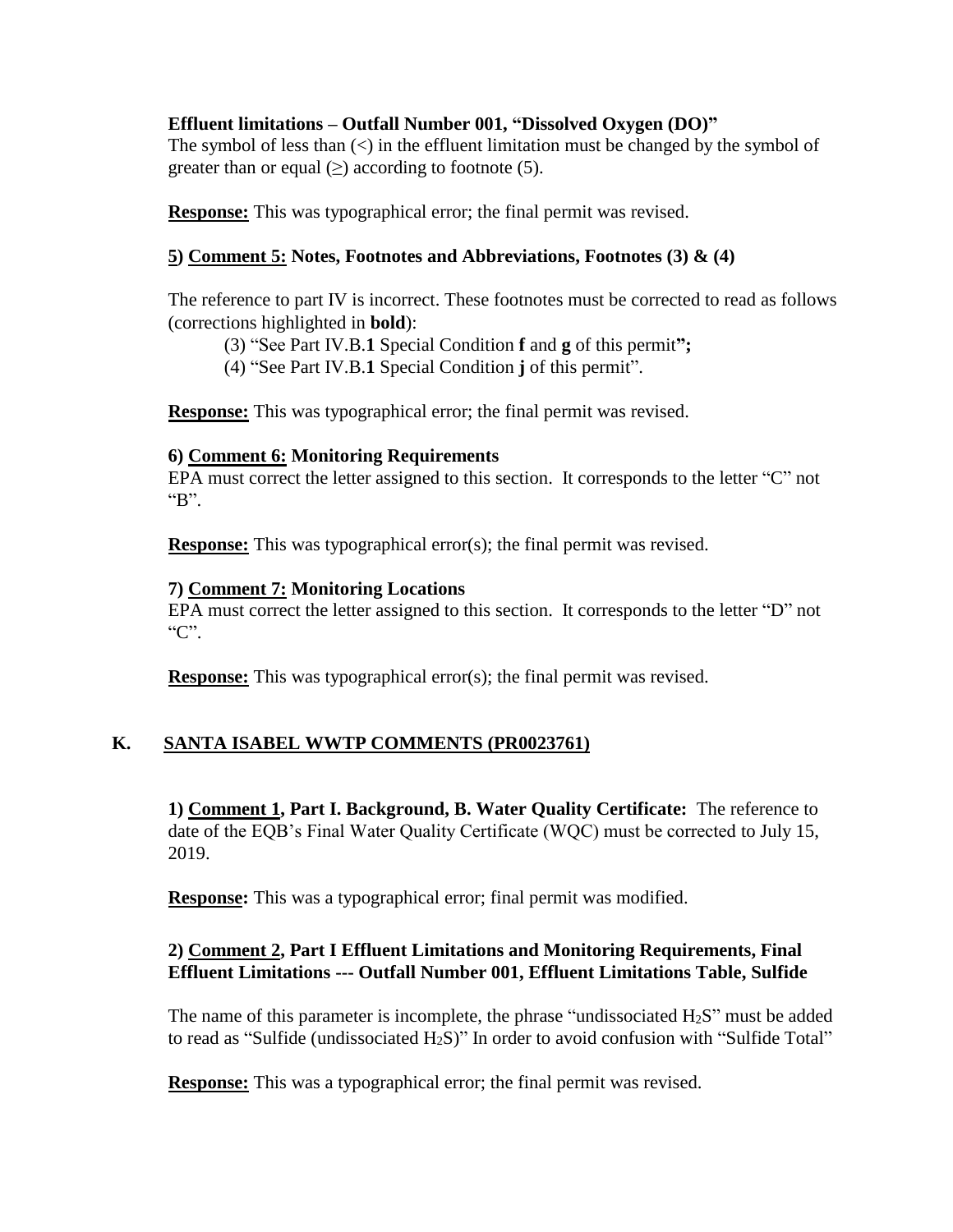### **3) Comment 3, Part II Effluent Limitations and Monitoring Requirements, Final Effluent Limitations - Outfall Number 001, Effluent Limitations Table, Notes, Footnotes and Abbreviations, Footnote (5), (6) & (7).**

The reference to Part IV is incomplete. Should read as follow:

- (5) "See Part IV.B.1 Special Condition f and g of this permit".
- (6) "See Part IV.B.1 Special Condition j this permit".
- (7) "See Part IV.B.1 Special Condition k this permit".

**Response:** These were typographical errors; the final permit was revised.

### **4) Comment 4, C. Part IV Standard and Special Conditions. B. Special Conditions; 5. Additional Special Conditions; a. Pretreatment Requirements.**

1. Pretreatment Implementation. The term "SIU" must be defined previous to its use (e.g., Significant Industrial User (SIU)).

**Response:** The Special Condition was modified in the final permit accordingly.

### **5) Comment 5: Part IV Standard and Special Conditions. B. Special Conditions 5. Additional Special Conditions. Pretreatment Requirements. Pretreatment Evaluation.**

The due date of 120 days after identifying an SIU is not sufficient to complete the entire evaluation to develop specifics local limits and have them in place in the industrial user's final discharge permit. PRASA requests a modification of this condition to provide a schedule of twelve (12) months (365 days) after identifying an SIU to adequately complete the local limits process**.** PRASA has previously confronted many difficulties with the local limits implementation due to the lack of an adequate time to comply with the due process requirements of the Law No. 170 of the Commonwealth of Puerto Rico. PRASA's experience is that 240 days is not an adequate time frame to complete the technical analysis and comply with all the legal and public participation requirements to establish enforceable local limits. The 365 days is in compliance with the requirement established in the previous format of NPDES permits.

Pretreatment Report- In the same terms as the previous paragraph, PRASA requests a modification of this condition to change the due date form 134 days to 380 days to submit a progress report and a written notice of compliance or noncompliance with Part  $IV(B)(5)(a)(2)$ .

**Response:** After careful consideration, EPA has decided to modify in the final the time needed to evaluate specific local limits as well as the timeframe to submit a progress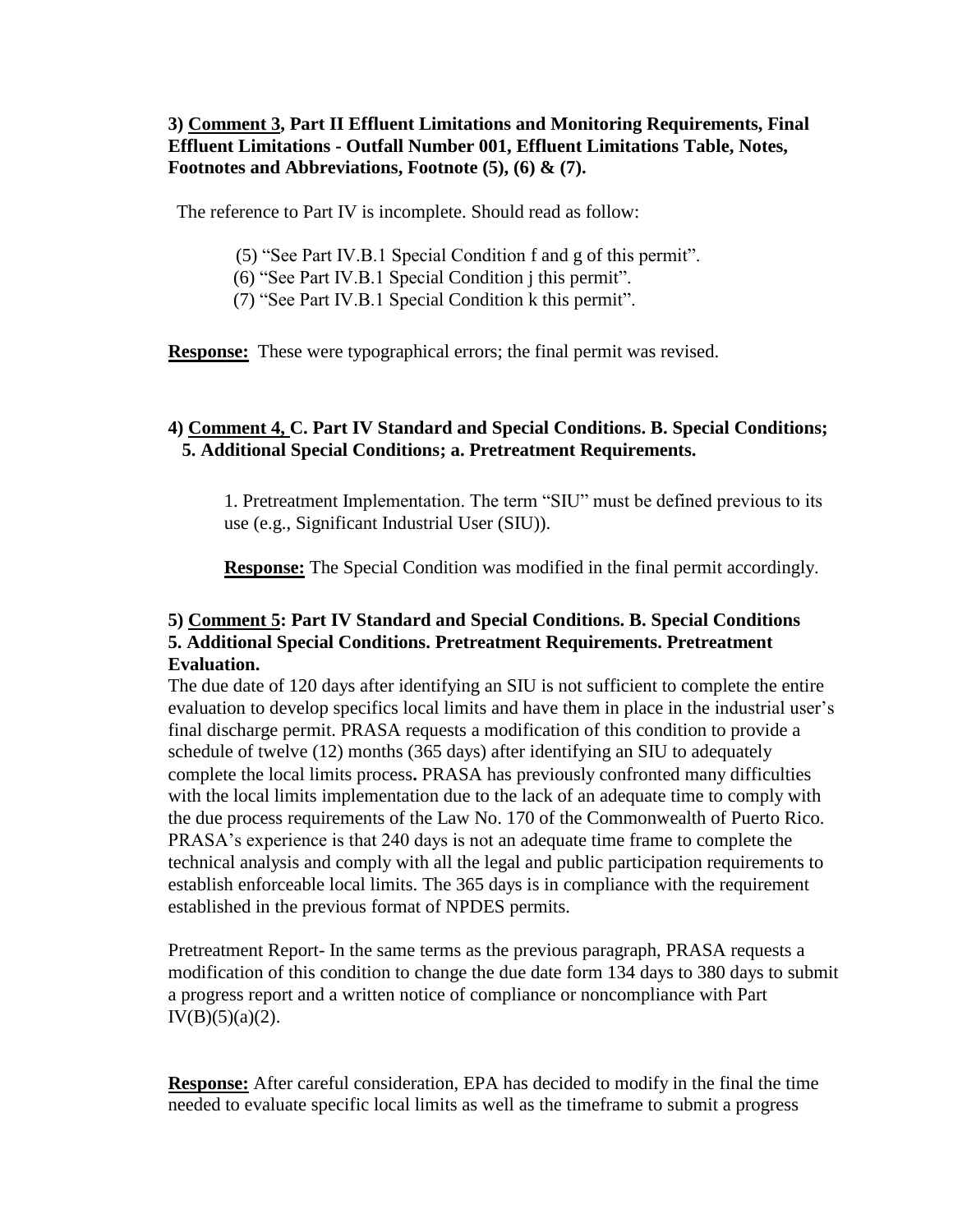report with the written notice of compliance or non- compliance. Final permit has been modified to give **240** days for the Pretreatment Evaluation and **256** for the Pretreatment Report.

### **6) CHANGE:**

EPA eliminated the toxicity condition on "Section B.1. Special Conditions from the Water Quality Certificate" because toxicity is already address in "Section B.2 Whole Effluent Toxicity" of the final permit.

# **L. SERGIO CUEVAS WTP COMMENTS (PR0022411)**

**1) Comment 1, Permit Cover Page; Facility (Location address):** According to the facility's permit renewal application dated December 21, 2018, the complete physical address is as follows:

State Road 181, Km 30 **Las Cuevas Ward Trujillo Alto**, PR 00977

**Response:** The address was corrected; the final permit was revised.

# **2) Comment 2; Part I, Effluent Limitations and Monitoring Requirements, Final Effluent Limitations --- Outfall Number 001, Effluent Limitations Table: "Dissolved Oxygen (DO)"**

The symbol of greater than  $(>)$  in the effluent limitation must be changed by the symbol of greater than or equal  $(\geq)$ .

**Response:** This was a typographical error; the final permit was revised.

# **3) Comment 3,** P**art I. Effluent Limitations and Monitoring Requirements, A. Final Effluent Limitations --- Outfall Number 001--- Effluent Limitations Table, "Mercury (Hg)"**

Reference to footnote (5) must be added.

**Response:** This was a typographical error; final permit was modified.

## **4) Comment 4, Part I Effluent Limitations and Monitoring Requirements, Final Effluent Limitations --- Outfall Number 001, Effluent Limitations Table, "Total Ammonia Nitrogen (TAN)"**

The dashes (--) in the "Maximum daily" column must to be substituted by the word "**Monitor**".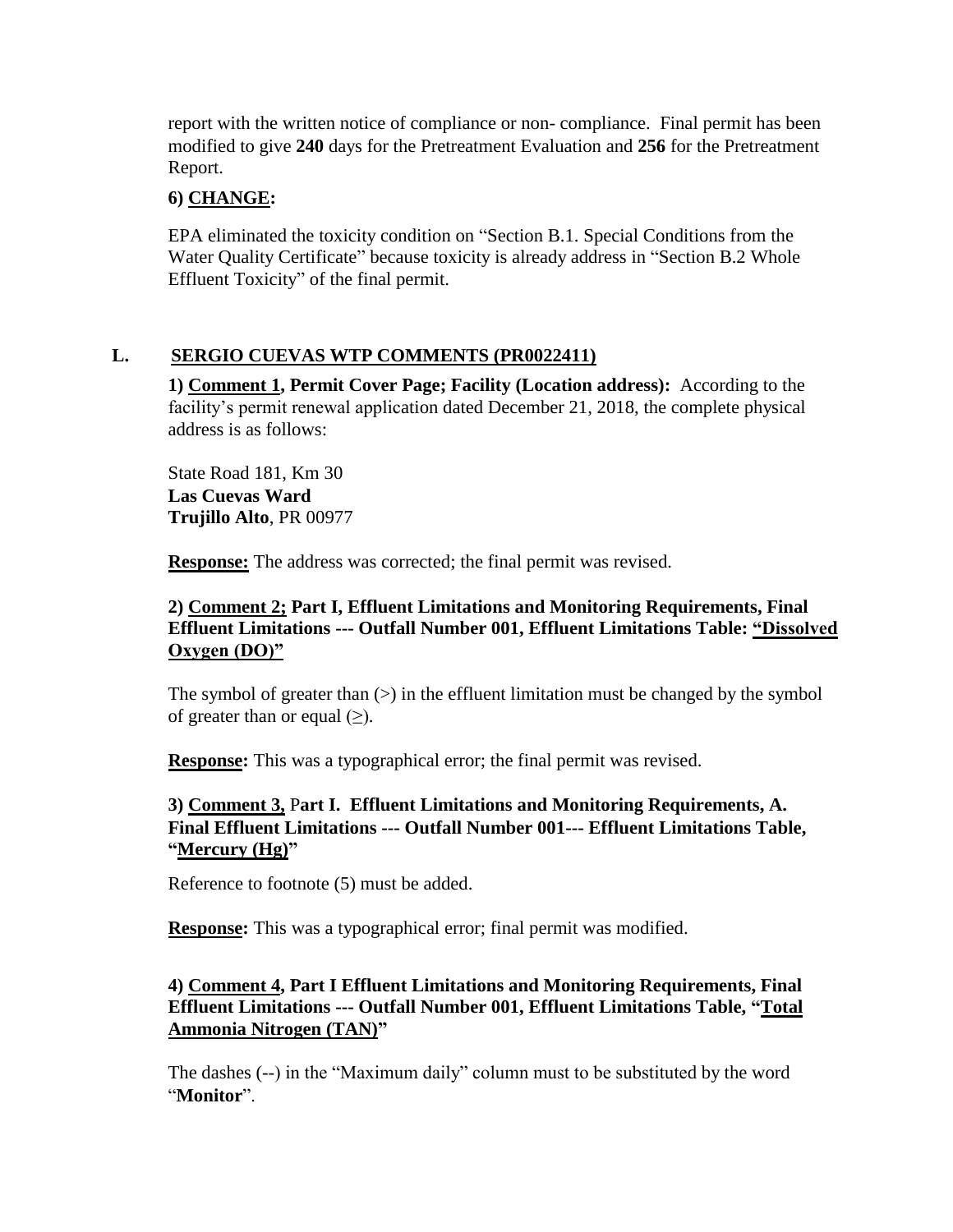**Response:** This was a typographical error; final permit was modified.

### **5) Comment 5, Part I Effluent Limitations and Monitoring Requirements, Final Effluent Limitations --- Outfall Number 001, Effluent Limitations Table, "Zinc (Zn)"**

Dashes (--) needs to be included in the "Average Monthly" and "Average weekly " columns according to the first footnote that establishes that dashes (--) indicate there are no effluent limitations or monitoring requirements for this parameter. Also, reference to footnote (5) related to the "No Net Addition Limitation" condition must be added.

**Response:** This was a typographical error; the final permit was revised.

### **6) Comment 6: Part I. Effluent Limitations and Monitoring Requirements, A. Final Effluent Limitations - Outfall Number 001- Effluent Limitations Table, "Footnotes"**

The footnotes must be corrected to read as follows:

(3) See Part IV. B.1 Special Condition e and f of this permit.

(4) See Part IV. B.1 Special Condition j of this permit.

**Response:** This was a typographical error; final permit was modified.

### **7) Comment 7: Monitoring Requirements.**

EPA must correct the letter assigned to this section. It corresponds to the letter "C" not B.

**Response:** This was a typographical error; the final permit was revised.

### **8) Comment 8: Monitoring Requirements.**

EPA must correct the letter assigned to this section. It corresponds to the letter "D" not C.

**Response:** This was a typographical error; the final permit was revised.

### **M. TIBES WTP COMMENTS (PR0025801)**

**1) Comment 1, Permit Cover Page; Facility (Location address):** According to the facility's permit renewal application dated April 30, 2018, the complete physical address is as follows: